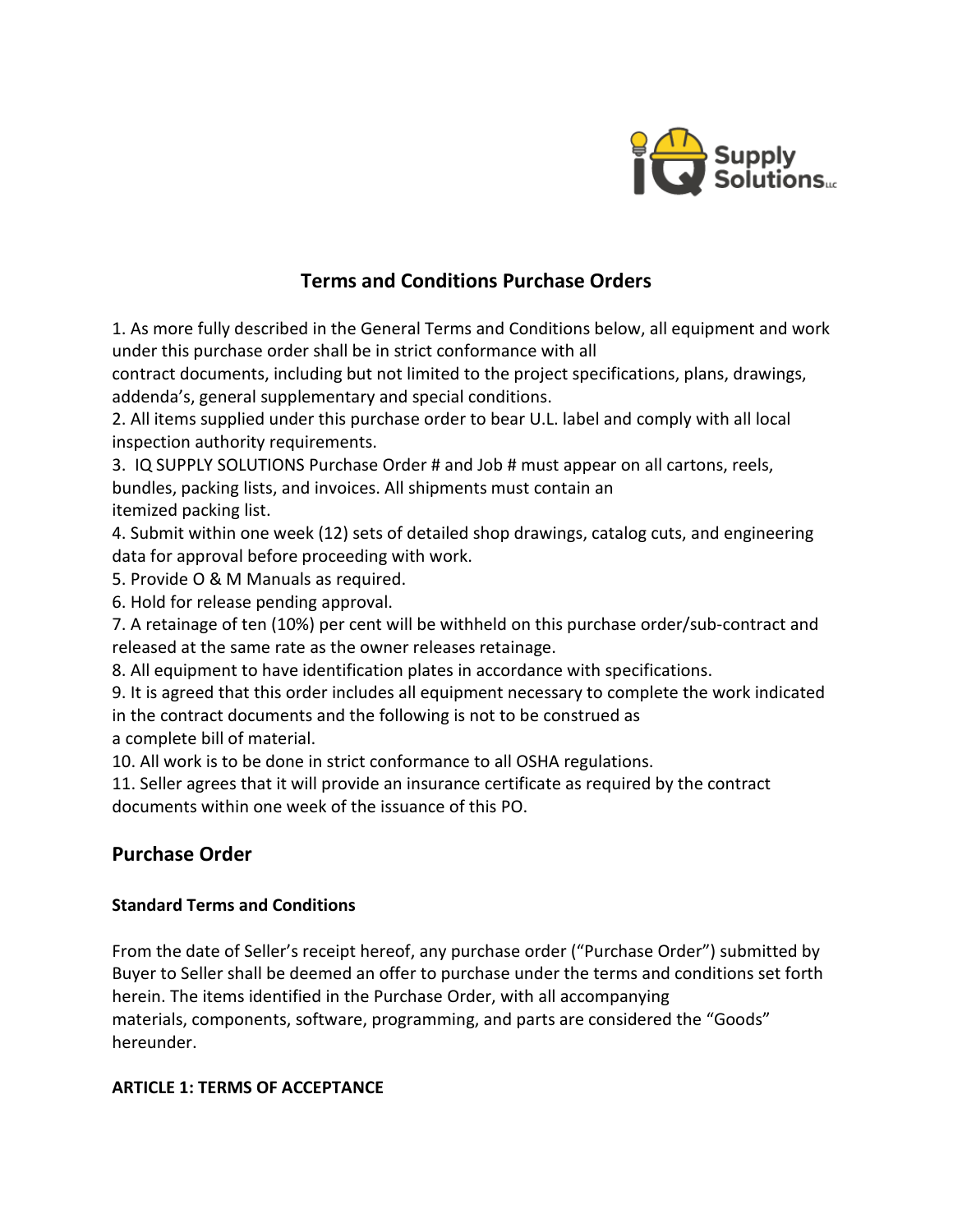

1.1 The terms and conditions contained herein supersede all other terms and conditions and all other previous commitments, verbal or written. Seller's written acknowledgement of this Purchase Order or the initiation of performance by Seller shall constitute acceptance of this Purchase Order. Acceptance by Seller is limited exclusively to the terms and conditions contained in this document and any documents expressly incorporated by Buyer. Reference to a quote or proposal by Seller is NOT an incorporation or adoption of Seller's terms and conditions. No terms or conditions stated by Seller, either verbally or in any invoice, quote, proposal, submittal, electronic communication, or other document proposing to contract with Buyer or acknowledging or otherwise accepting this Purchase Order shall be binding upon Buyer unless specific terms are identified and agreed to by Buyer in writing. For the avoidance of doubt, signature by Buyer's representative(s) to acknowledge delivery when delivery is made, does not constitute acceptance of any Seller's terms that may be contained on such documents of Seller's that Buyer's representative signs.

1.2 Provisions in any prime contract between Buyer and an owner or general contractor (including but not limited to plans, drawings, or specifications) ("Prime Contract") that describe the type of goods that Buyer is to provide are expressly incorporated into this Purchase Order and are

binding on Seller.

# ARTICLE 2: SHIPMENTS

2.1 Seller shall ship Goods via the method specified by Buyer. Seller acknowledges that regardless of the method of shipment, Seller shall be responsible for the timely delivery of Goods and agrees to use commercially reasonable efforts to avoid delays in shipment. Time is of the essence in performing under this Purchase Order. Seller agrees to furnish prompt written notice to Buyer of all projected or actual shipping delays. Said notice shall state the reasons for the delay and the actions undertaken by Seller to avoid and/or limit such projected or actual delay. Acceptance by Buyer of late performance hereunder shall not constitute a waiver of this provision.

2.2 If Seller's shipper delivers Goods prior to the authorized time for delivery and Buyer determines that it cannot accommodate receipt at the Jobsite, Seller shall store the Goods at a bonded warehouse and re-deliver the Goods in a timely manner, all at Seller's costs.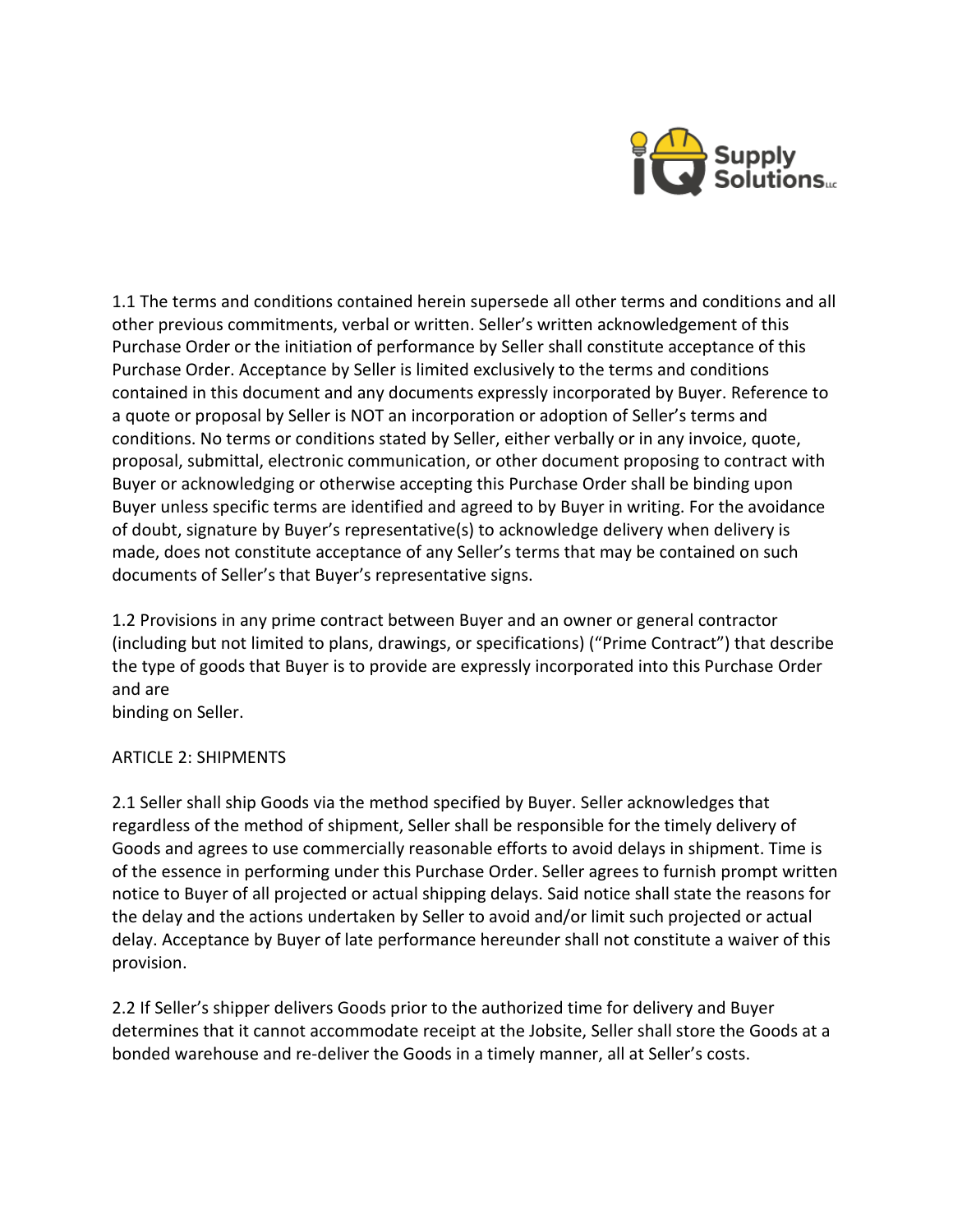

2.3 Seller shall be responsible for appropriate packing and protection of the Goods to adequately assure safe transit to the destination, and further to assure safe unloading practices at the shipment destination. No charge for packing, loading, protecting or shipping will be allowed unless expressly agreed to by Buyer. Further, Buyer reserves the right to refuse any load being transported that does not, in Buyer's sole opinion, meet standards of best practices for loading and unloading of material.

2.4 Seller guarantees that any shipment will be transported in accordance with local, state, federal and OSHA standards.

## ARTICLE 3: PAYMENT

3.1 Seller shall submit properly documented invoices for payment after delivery of the Goods. Unless otherwise agreed to in writing, payment terms shall be forty-five (45) calendar days after Buyer's receipt of a properly documented invoice. Buyer shall not pay or be liable for any late charges of any sort or kind. Buyer's obligation to pay Seller for acceptance of conforming Goods shall be expressly conditioned upon receipt by Buyer of payment from an owner or general contractor with respect to the Goods. Seller agrees to assume the risk that if Buyer is not paid by an owner or general contractor with respect to the Goods that Seller will not have recourse against Buyer.

3.2 All invoices must be itemized and identified with the Purchase Order number and with specific Purchase Order item numbers, freight, taxes and other similar charges. Buyer is not responsible for any federal excise, state, or local sales taxes or custom duties not so reflected.

3.3 Payment will be made by Buyer only for Goods accepted and that conform to the requirements of the Purchase Order. If retainage is to be withheld from payments for Goods, it will be reflected on the first page of the Purchase Order.

3.4 If requested by Buyer, Seller agrees to furnish lien waivers and acceptable proof of payment for any associated labor or material costs as a condition of Buyer's payment obligation.

## ARTICLE 4: CHANGES

Buyer may make changes to specifications, drawings, or other documents defining the scope of this Purchase Order. If any such change shall cause an increase or decrease in the price set forth in the Purchase Order, or in the time required for performance, or to any other provision of this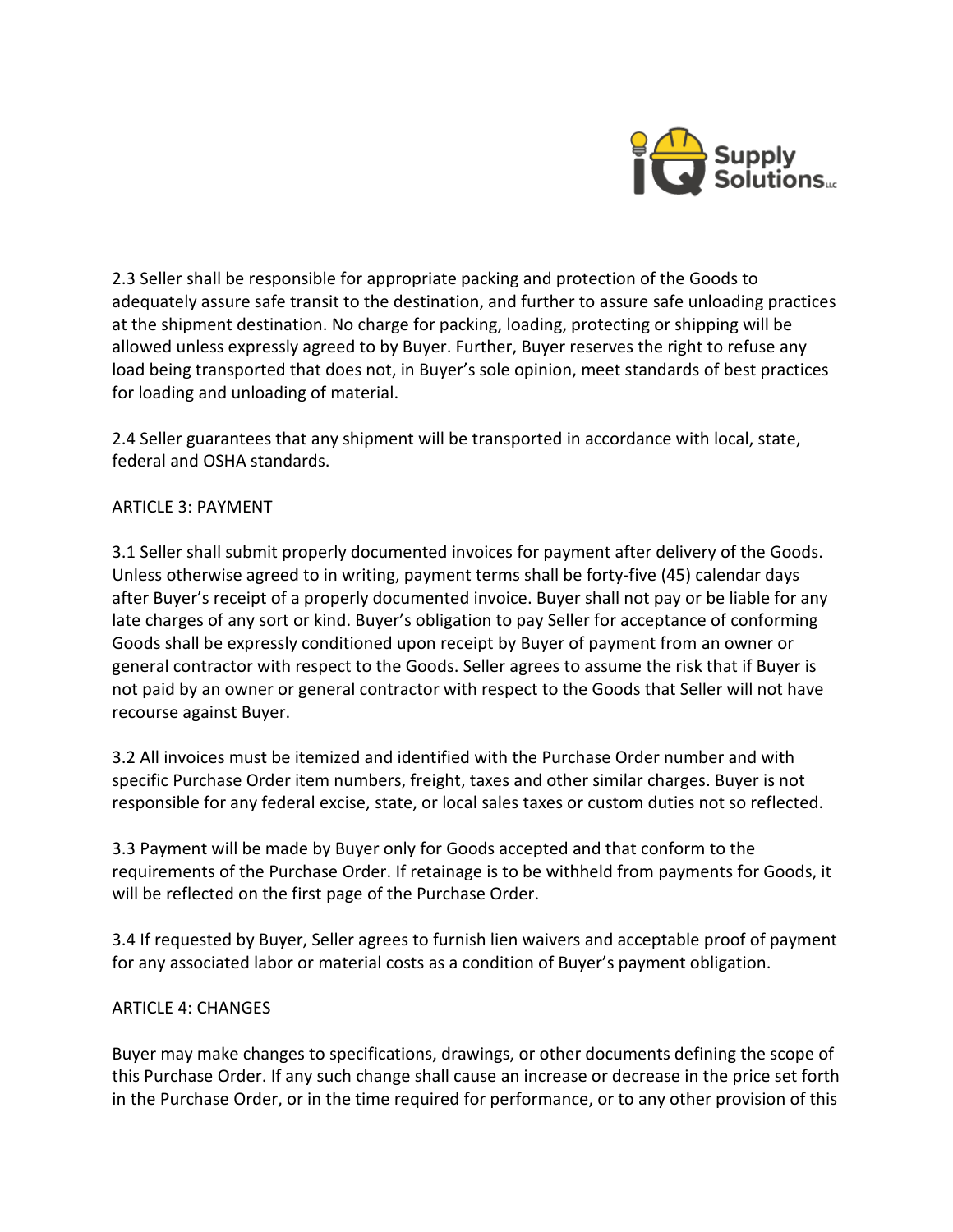

Purchase Order, an equitable adjustment will be negotiated in good faith. Seller shall continue to proceed with the Purchase Order as changed while any adjustments to price or other Purchase Order provisions are being negotiated. If no agreement can be reached, Buyer will proceed with the adjustments as requested by Seller and pursue any claims against Buyer per Article13. Modifications to the types or quantities of Goods sold are subject to approval by an owner or general contractor and must be in writing.

## ARTICLE 5: TITLE AND RISK OF LOSS

Title to the Goods shall pass to Buyer upon Buyer's acknowledged receipt of Goods at the Jobsite, but upon rejection or revocation of acceptance, title and risk of loss reverts to Seller. Risk of loss or of damage to Goods shall remain with Seller until the delivery of the Goods to the possession of Buyer at the destination specified by Buyer.

## ARTICLE 6: TERMINATION FOR CONVENIENCE

6.1 Buyer may terminate this Purchase Order - in whole or in part - at any time for Buyer's convenience, and Buyer will reimburse the Seller for only those reasonable, substantiated, and necessary costs incurred directly in the performance of this Purchase Order to the date of termination.

6.2 All finished Goods, raw materials, and work in process that relates to this Purchase Order that has been purchased by Buyer shall become the property of Buyer upon payment following a termination for convenience.

6.3 Buyer shall have the right to return any or all Goods under this Purchase Order to Seller for which payment has not previously been made. Buyer's sole liability resulting from such return shall be the cost of shipping or delivering such Goods to Seller (unless such Goods are rejected for non-conformance or for late delivery, which will result in Seller being responsible for shipping or delivery costs).

6.4 Buyer shall not be liable for restocking fees under this Purchase Order no matter how the same was caused.

## ARTICLE 7: TERMINATION FOR CAUSE

7.1 If Seller delays shipment of the Goods covered by this Purchase Order, fails to satisfactorily respond to Buyer's request for delivery assurances, repudiates this Purchase Order, or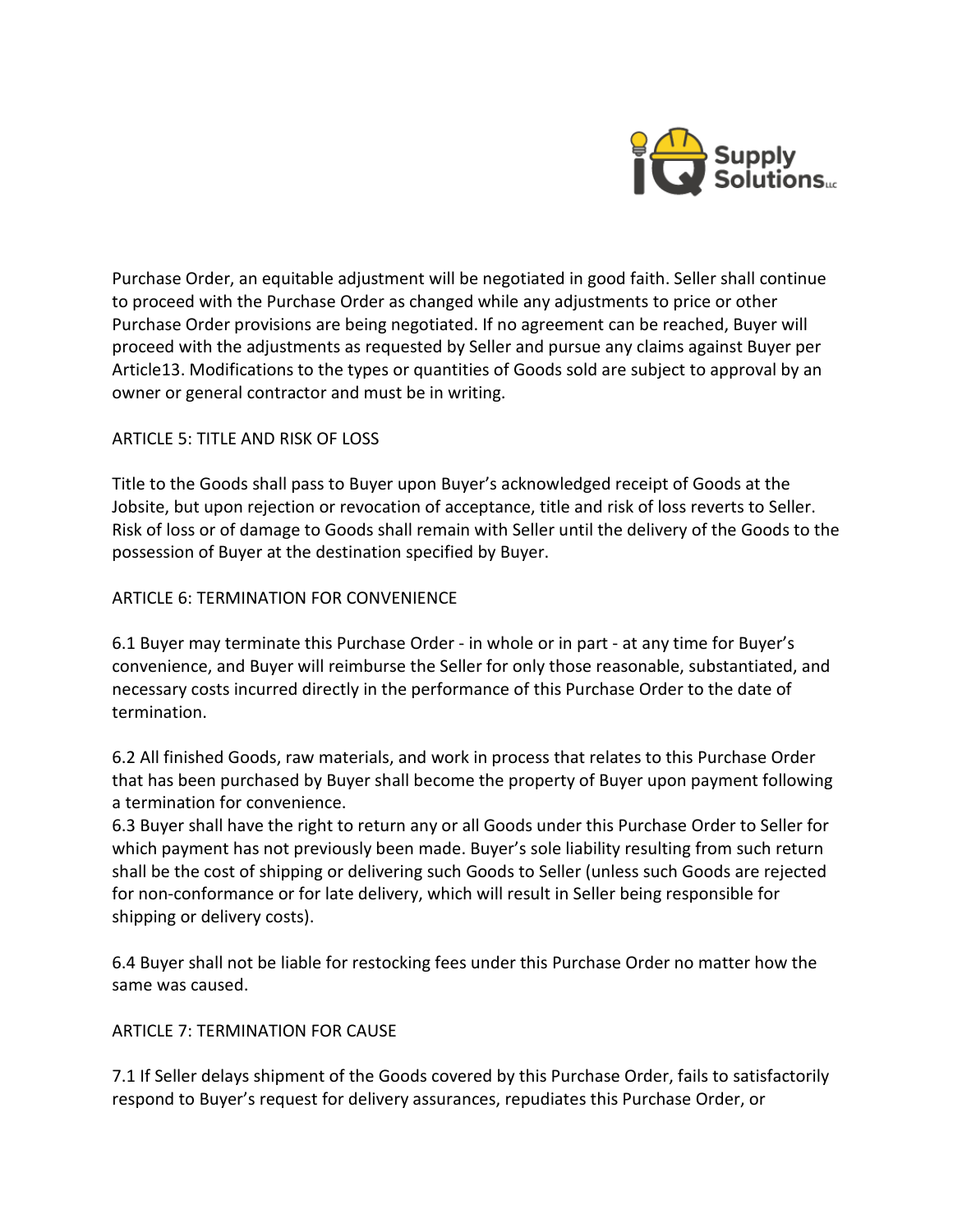

otherwise materially breaches any other provision, or in the event of any proceeding by or against Seller in bankruptcy or insolvency or for appointment of a receiver or trustee or an assignment for the benefit of creditors, Buyer may, in addition to any other right or remedy provided herein or by law, terminate all or any part of this Purchase Order without incurring any liability on account of such termination.

7.2 In the event that Buyer terminates this Purchase Order in whole or in part for cause, Buyer may purchase from others, upon such terms and in such manner as Buyer may deem appropriate, similar goods to those that Seller has not properly provided. Seller shall be liable to Buyer for any direct excess costs incurred by Buyer in procuring substitute goods, plus reasonable incidental and consequential damages arising from Seller's breach of contract.

7.3 Any unearned advance payments made to Seller by Buyer shall be returned to Buyer promptly following Seller's receipt of notice of termination pursuant to Articles6 or 7.

## ARTICLE 8: REGULATORY COMPLIANCE

Seller represents that all Goods delivered to Buyer shall be manufactured and sold in compliance with all applicable federal, state and municipal laws, rules, codes and regulations. In the event the Goods do not conform to the standards, codes and/or regulations of any applicable law or Buyer's specifications, Buyer may return the Goods for either correction or replacement at Seller's expense. Seller shall be solely responsible for (and shall indemnify and hold harmless Buyer from) any fines or other liability assessed against Buyer resulting from any allegation that the Goods do not comply with applicable laws, codes, rules, and regulations.

# ARTICLE 9: Buyer's RIGHT TO INSPECT and TERMS OF ACCEPTANCE

9.1 Buyer or Buyer's representative shall have the right to inspect and test all Goods to the extent practicable and at all times and places, including the Seller's premises, subject to Buyer's giving reasonable advance notice to Seller. Buyer's right to inspect and test the Goods shall extend through the manufacturing process and the time of shipment.

9.2 Buyer's inspection or participation in any tests (or the failure of Buyer to inspect or test) and payment by Buyer shall not act to relieve Seller of any of its obligations to conform to all of the requirements under this Purchase Order or impair Buyer's right to reject or revoke acceptance of non-conforming Goods.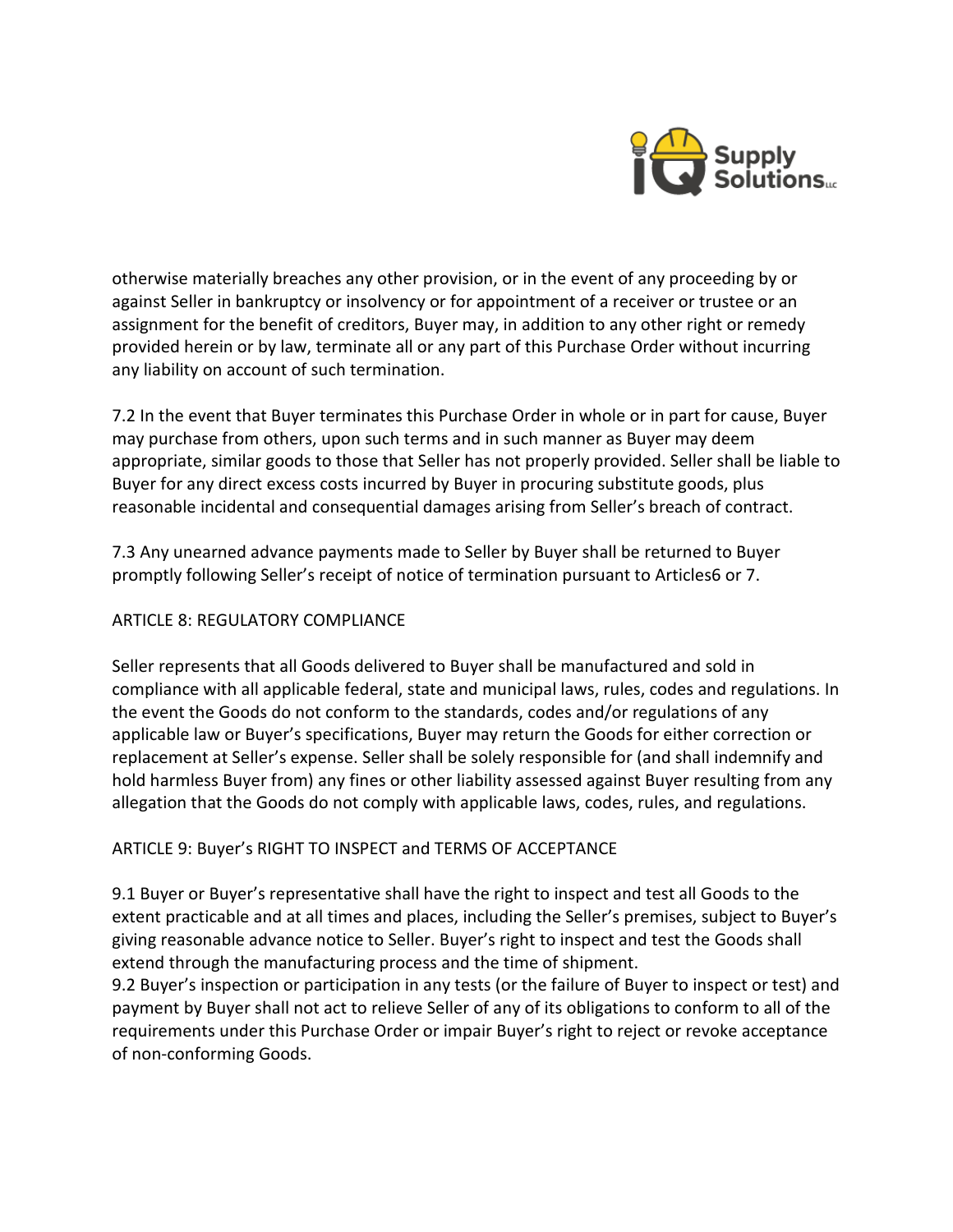

9.3 Buyer may reject Goods that do not conform to Purchase Order within a reasonable time after delivery, which time shall not be less than five (5) days after receipt at the Jobsite. Additionally, Buyer may revoke acceptance of Goods as provided by applicable law and additionally, in those instances where Buyer cannot determine the conformity of the Goods without successfully operating at the Jobsite any system that incorporates the Goods, the right of revocation extends to a reasonable period (not greater than five days) after such initial system operation.

## ARTICLE 10: WARRANTIES

10.1 In addition to warranties provided by law, Seller expressly warrants that all Goods will be free from defects in materials and workmanship and all Goods will conform strictly to specifications, drawings, and approved samples, if any, and to be new and of appropriate industrial or commercial grade, and to meet or exceed all performance criteria set forth in the Purchase Order and related documents. Seller further warrants that Seller has good title free and clear of all liens, claims, security interests or encumbrances to all Goods furnished under this Purchase Order. All warranties shall run to the benefit of Buyer, its successors, assigns, owners, and Buyer's customers. All warranties shall survive inspection, testing, acceptance, termination, and payment by Buyer. In the event of a breach of this section, Buyer may either return non-conforming Goods for credit or require prompt correction, repair, or replacement of the defective or nonconforming Goods. All costs, including shipping, travel, removal, and installation costs incurred in connection with the Goods to be replaced or repaired shall be borne by Seller.

10.2 All Seller inspections, service, repairs, or corrective work resulting from defective or nonconforming Goods, or the replacement thereof shall be performed by Seller promptly and at the Seller's expense and at the convenience of Buyer and/or Buyer's customers.

10.3 Buyer may, at Seller's expense, repair defects in Goods or procure replacement Goods if Seller fails to promptly proceed with repair, correction, or replacement of defective Goods. Buyer shall be entitled to deduct all cost for the foregoing repairs, corrections, or replacement from any amounts owed to Seller under this or other open Purchase Orders. If the cost to repair such defects exceeds the remaining balance or amount owed to Seller under the Purchase Order, Seller shall promptly pay Buyer for the difference.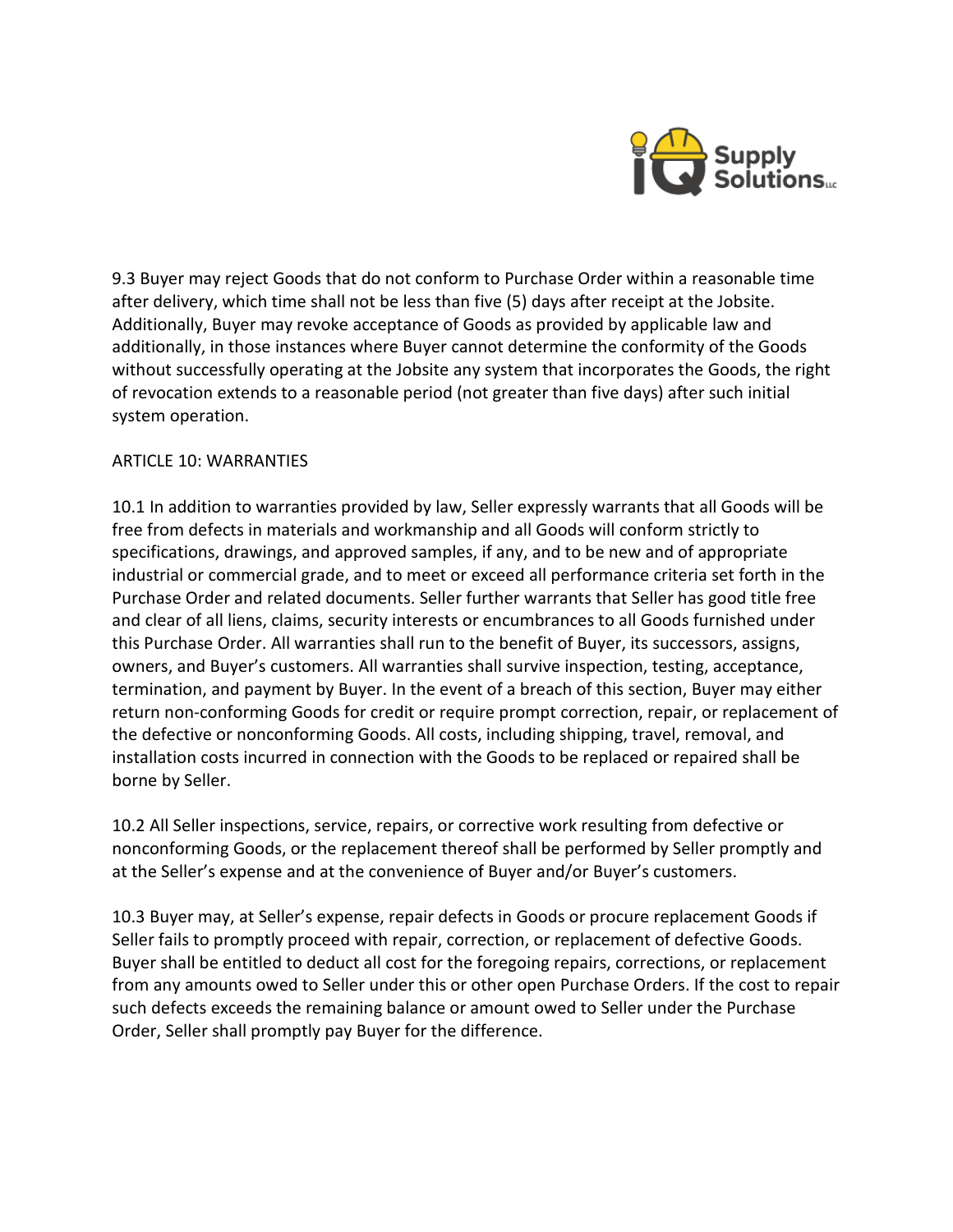

10.4 Buyer's inspection of Goods shall not relieve Seller of any of its responsibilities under this Purchase Order nor shall same relieve Seller of its obligation to repair, correct, or replace defective Goods as set forth in this Article.

## ARTICLE 11: DURATION OF WARRANTIES

11.1 Seller's warranties shall extend to the later of: eighteen (18) months from the date of Buyer's receipt of the Goods or twelve (12) months from date of installation of the Goods at the Jobsite ("Warranty Period"). If the Prime Contract provides for a longer warranty period applicable to the Goods, the Seller's warranty period shall be extended to the duration required in the Prime Contract.

11.2 All Goods repaired, corrected, or replaced under the provisions of Article10.0 shall be subject to the same warranty provisions for the remainder of the unexpired original Warranty Period.

## ARTICLE 12: INDEMNIFICATION

12.1 SELLER SHALL BE RESPONSIBLE FOR, INDEMNIFY, AND DEFEND BUYER AND BUYER'S CUSTOMERS AGAINST ALL LOSSES, CLAIMS, EXPENSES, AND DAMAGES, EITHER TO PERSON OR PROPERTY (INCLUDING THE LOSS OF USE THEREOF) OR FROM DEATH OF ANY PERSONS, WHICH RESULT FROM OR ARISE OUT OF (i) ANY ACT OR OMISSION ON THE PART OF THE SELLER, ITS AGENTS, EMPLOYEES, OR SUBCONTRACTORS OR (ii) ANY DEFECTS IN OR STRICT LIABILITY ATTACHING TO THE GOODS. SELLER SHALL AT ALL TIMES MAINTAIN SUFFICIENT LIABILITY, PROPERTY DAMAGE, AND EMPLOYEE LIABILITY INSURANCE TO PROTECT BUYER AND BUYER'S CUSTOMERS FROM LIABILITY AND SHALL SUPPLY, UPON REQUEST OF BUYER, CERTIFICATES SATISFACTORY TO BUYER EVIDENCING SUCH COVERAGE.

12.2 Under no circumstances shall Buyer be liable to Seller for consequential or indirect damages of any kind under this Purchase Order.

12.3 Seller shall indemnify and defend Buyer and Buyer's customers and hold them harmless from and against all liability, loss, damage, and expense, including actual counsel fees, resulting from any actual or claimed trademark, patent, or copyright infringement with respect to any part of the Goods or their use, and such obligation shall survive acceptance of the Goods and payment therefore by Buyer. If by virtue of a patent, trademark, or copyright infringement suit,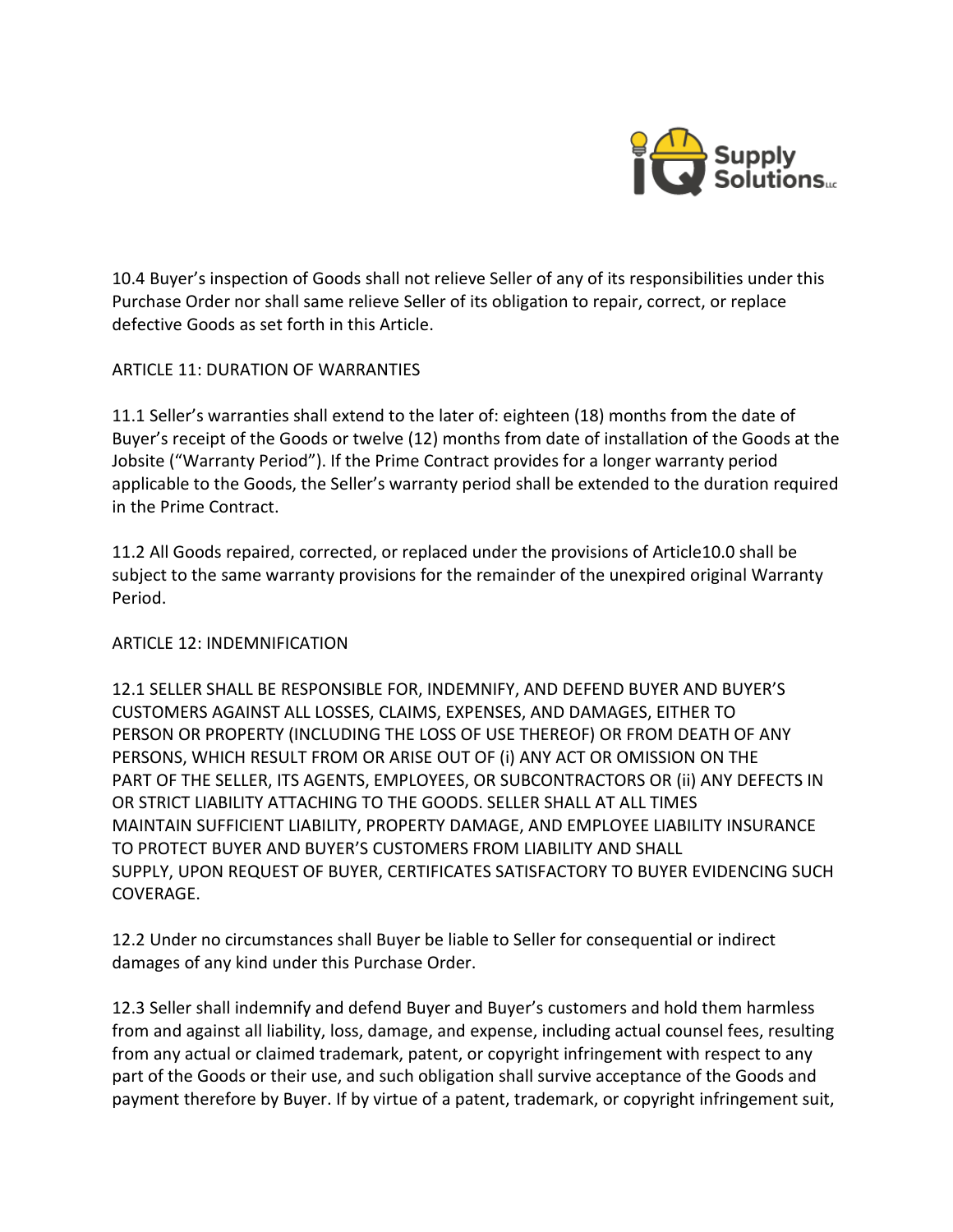

an injunction is issued against Seller, Buyer, or Buyer's customers that prohibits or limits the use of any Goods, Seller shall, at Buyer's request, either a) immediately supply Buyer and/or Buyer's customers with non-infringing replacement Goods of similar kind and quality at no additional cost or b) procure for Buyer and/or Buyer's customers a license to use infringing Goods at no additional cost to Buyer and/or Buyer's customers, or c) modify the infringing Goods to make them substantially equal but non-infringing, all at no additional cost to Buyer and/or Buyer's customers.

12.4 If the Purchase Order is for the lease of goods, seller shall maintain property insurance covering damages to the goods while in buyer's possession, and release buyer from liability for accidental loss or damage to the Goods. ARTICLE 13: DISPUTES AND APPLICABLE LAW

13.1 If claims or disputes arise between the parties, the complaining party shall provide prompt written notice of the nature of any claimed breach of contract or wrongful conduct by the other party. Notwithstanding any pending claims or disputes, Seller shall continue to fulfill its obligations under this Purchase Order, reserving any claims it may possess against Buyer.

13.2 If litigation or other alternative dispute resolution is necessary to enforce any terms of this Purchase Order, the prevailing party shall be entitled to recover all costs, expenses, and attorney's fees reasonably expended in enforcing this contract.

13.3 If the Prime Contract contains a non-judicial dispute resolution procedure, in any dispute between Buyer and any owner or general contractor regarding the Goods, the Seller agrees to any appropriate joinder as a party to the dispute-resolution procedures.

13.4 This Purchase Order shall be governed by and construed and interpreted according to the laws of the state where the Goods are delivered. Any disputes exclusively between Seller and Buyer shall be subject to litigation before a court of competent jurisdiction exclusively in the state and county where the Goods were delivered.

## ARTICLE 14: ASSIGNMENT

Seller shall not assign this Purchase Order or any part thereof without the prior written consent of Buyer. Seller shall require that no assignee divulge any information concerning this Purchase Order except to those persons necessarily concerned with the transaction.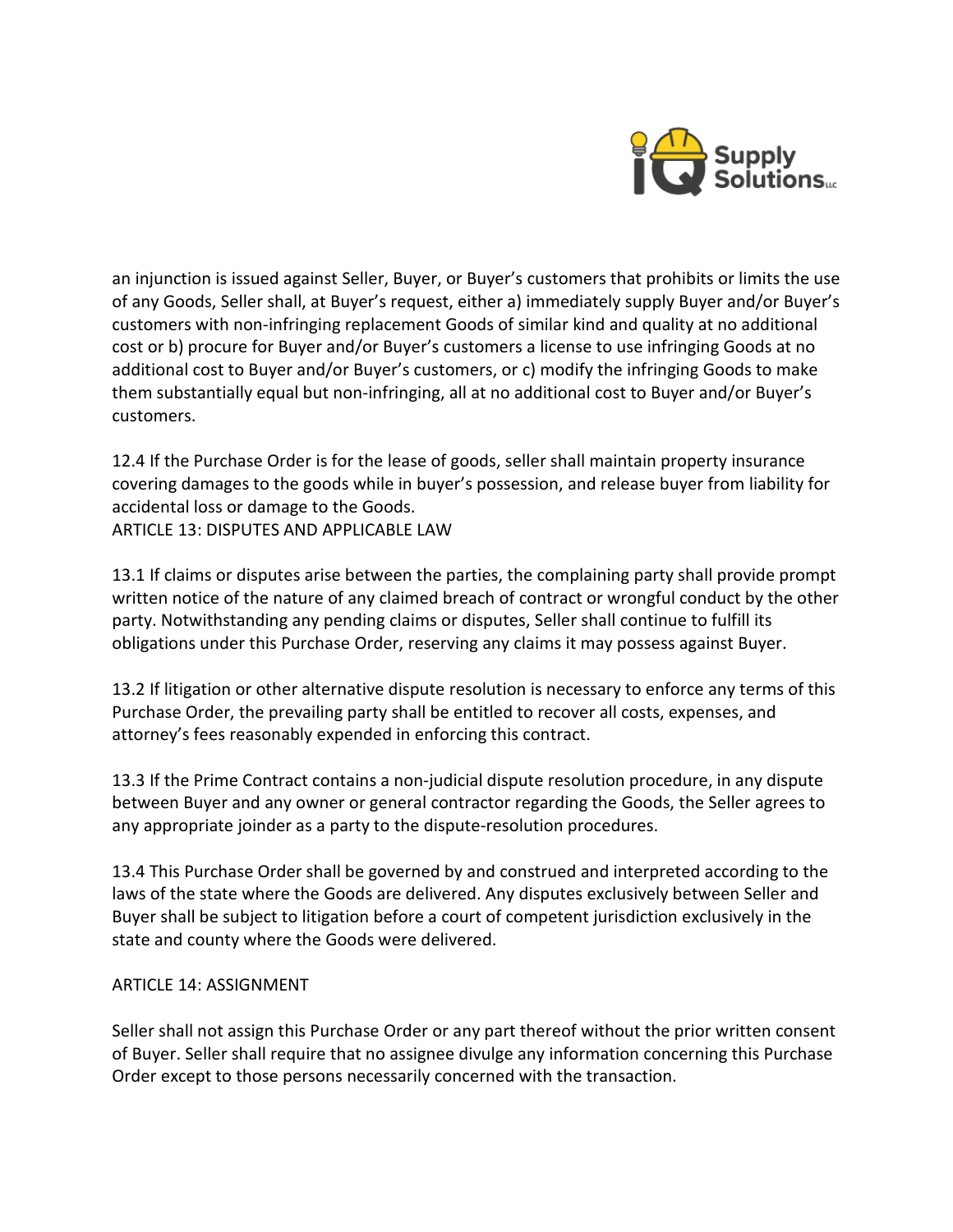

#### ARTICLE 15: WAIVER

15.1 Failure of Buyer to insist upon strict performance of any of the terms and conditions of this Purchase Order, or to exercise any right or privilege contained herein, or the waiver of any breach of the terms or conditions of this Purchase Order shall not be construed as thereafter waiving any such terms, conditions, rights or privileges, and the same shall continue and remain in force and effect as if no waiver had occurred.

15.2 All rights and remedies provided to Buyer under the Purchase Order shall be cumulative and in addition to any further rights and remedies provided in law or equity, including but not limited to the Uniform Commercial Code.

## ARTICLE 16: COMPLETE AGREEMENT

This Purchase Order contains the complete and entire agreement between the parties hereto and supersedes any previous communications, representations or agreements, whether verbal or written, with respect to the subject matter hereof. NO CHANGE, ADDITION, OR MODIFICATION OF ANY OF THE TERMS OR CONDITIONS HEREOF SHALL BE VALID OR BINDING ON EITHER PARTY UNLESS IN WRITING SIGNED BY AN OFFICER OR DESIGNATED REPRESENTATIVE OF BUYER.

#### ARTICLE 17: Confidentiality

Seller shall keep confidential and not disclose to any third party any of the following information which is not otherwise publicly available: (i) details about the project for which Goods are sold, (ii) any unique pricing arrangements provided to Buyer, and (iii) custom designs and processes developed for this Purchase Order. Seller shall take reasonable precautions to preserve the confidentiality of such information. Upon Buyer's request, at the termination of a Purchase Order or the completion of performance thereunder, Seller shall return to Buyer all project information provided in conjunction with a Purchase Order. Notwithstanding anything to the contrary elsewhere in this Purchase Order, in the event that this Purchase Order is for or includes Services and/or Work (either initially or by Change Order), the following additional terms and conditions shall apply:

ARTICLE 18: WORK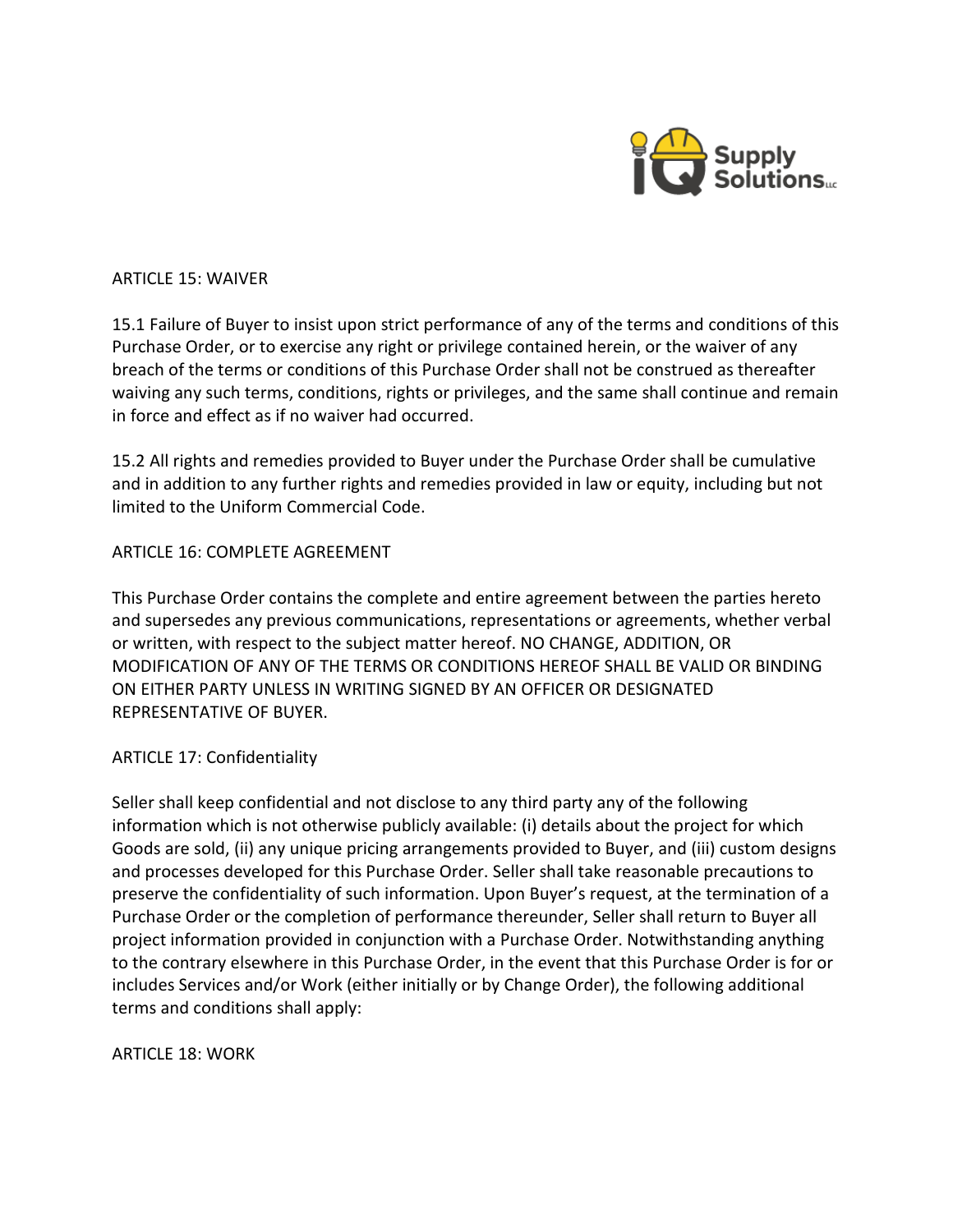

Work means Services, including construction, required by this Purchase Order and/or the Contract Documents, whether or not completed, and includes all Goods, services and labor necessary to fulfill Seller's obligations described in this Purchase Order and/or the Contract Documents (the "Work"). Seller shall deliver Work to the Jobsite, unless designated otherwise in this Purchase Order.

## ARTICLE 19: SERVICES

Services means the providing of all obligations in this Purchase Order, including labor, by Seller at the Jobsite, and/or any other acts that endeavor to or succeed in providing the obligations of Seller under this Agreement at the Jobsite and/or for the Project (the "Services").

#### ARTICLE 20: CONTRACT TIME

The Contract Time is the duration between the issue date of the Purchase Order (or as designated otherwise by the Buyer) and the Delivery Date ("Date of Substantial Completion") listed in the Purchase Order.

20.1 Project Schedule Requirements: All Work/Services shall be delivered to Jobsite or as designated otherwise according to the relevant Project Schedule. Project Schedule shall be provided upon Seller's request. Prior to any deviation from the Project Schedule for the Seller's Work/Service, Seller must obtain Buyer's approval in writing to such change of the date designated in this Purchase Order.

20.2 Delivery of Submittals: On time submission of submittals by Seller to Buyer, is critical. (See "SUBMITTALS" below).

20.3 Material and/or equipment: For Goods including material and/or equipment (either incorporated or unincorporated) required for the Work, Seller shall meet the further requirements as are listed in the relevant Schedule Requirements.

20.4 Substantial Completion: Seller is advised that Delivery Date (the date the Owner is able to use the Project for its intended purpose, i.e., date of "Substantial Completion,") is firm and that time is of the essence for this Agreement. Seller shall perform Work/Services hereunder by the earlier of the date specified in this PO and the Project Schedule. Failure to complete Work/Services by the date specified under this PO shall constitute a material breach of this Agreement. If the Work and/or Services are not completed when specified, the Buyer shall have the right, after providing Seller 24 hours' written notice, to purchase said Work/Services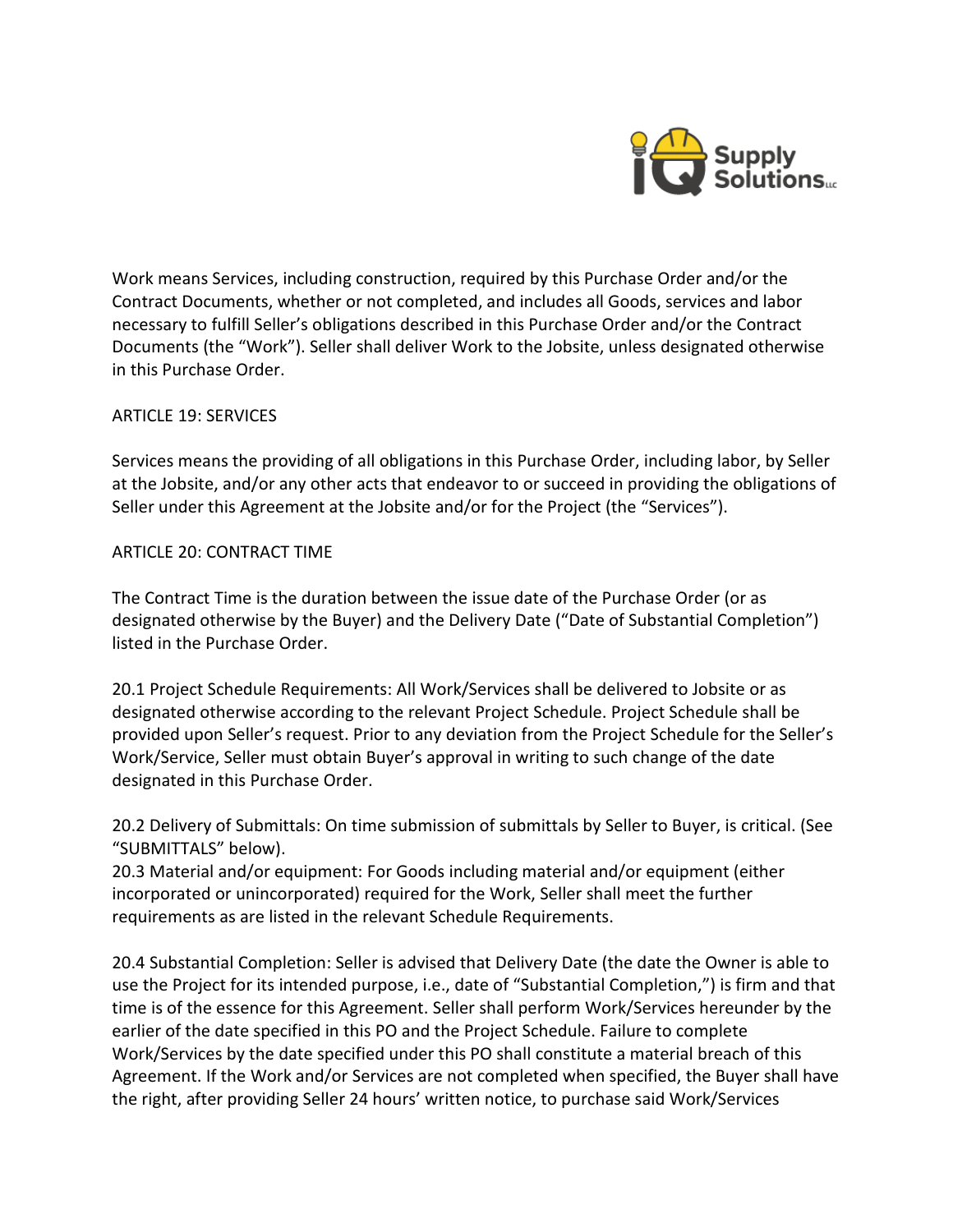

elsewhere, and Seller shall be responsible for any and all damages suffered by the Buyer by reason of Seller's failure to perform by the date of Substantial Completion specified. Should Seller receive information that the Substantial Completion date may not be met, it shall immediately give the Buyer written notice to this effect, specifying the reason for and the length of the delay.

ARTICLE 21: CONTRACT SUM

The amount of the Purchase Order is the Contract Sum.

ARTICLE 22: Final payment

Final Payment shall occur only after delivery to Buyer by Seller of: 1) Unconditional lien waiver(s) (or release(s), if applicable) for the full amount of the PO value (including all Buyer approved Change Orders); 2) delivery of Operating and Maintenance Manuals; and in addition to the foregoing, if requested by Buyer: 3) consent of surety, if any, to final payment; 4) an affidavit that payrolls, claims or invoices for materials and/or equipment and any other debts related to the Work/Service for which Owner might be liable or that a lien might be filed against Owner's property, have been paid or otherwise remedied; and 5) any other requirements by Owner or as required by the Contract Documents. Buyer's obligation to pay Seller for acceptance of conforming Goods shall be expressly conditioned upon receipt by Buyer of payment from an Owner or general contractor with respect to the Goods. Seller agrees to assume the risk that if Buyer is not paid by an Owner or general contractor with respect to the Goods that Seller will not have recourse against Buyer. Buyer's receipt of payment from Owner or general contractor with respect to the Goods is an express condition precedent to Buyer's obligation to pay Seller, and Seller expressly assumes the risk of non-payment by Owner or general contractor.

## ARTICLE 23: RETENTION

Retention on this Purchase Order is as defined in the Contract Documents or as otherwise designated by the Buyer.

ARTICLE 24: CHANGES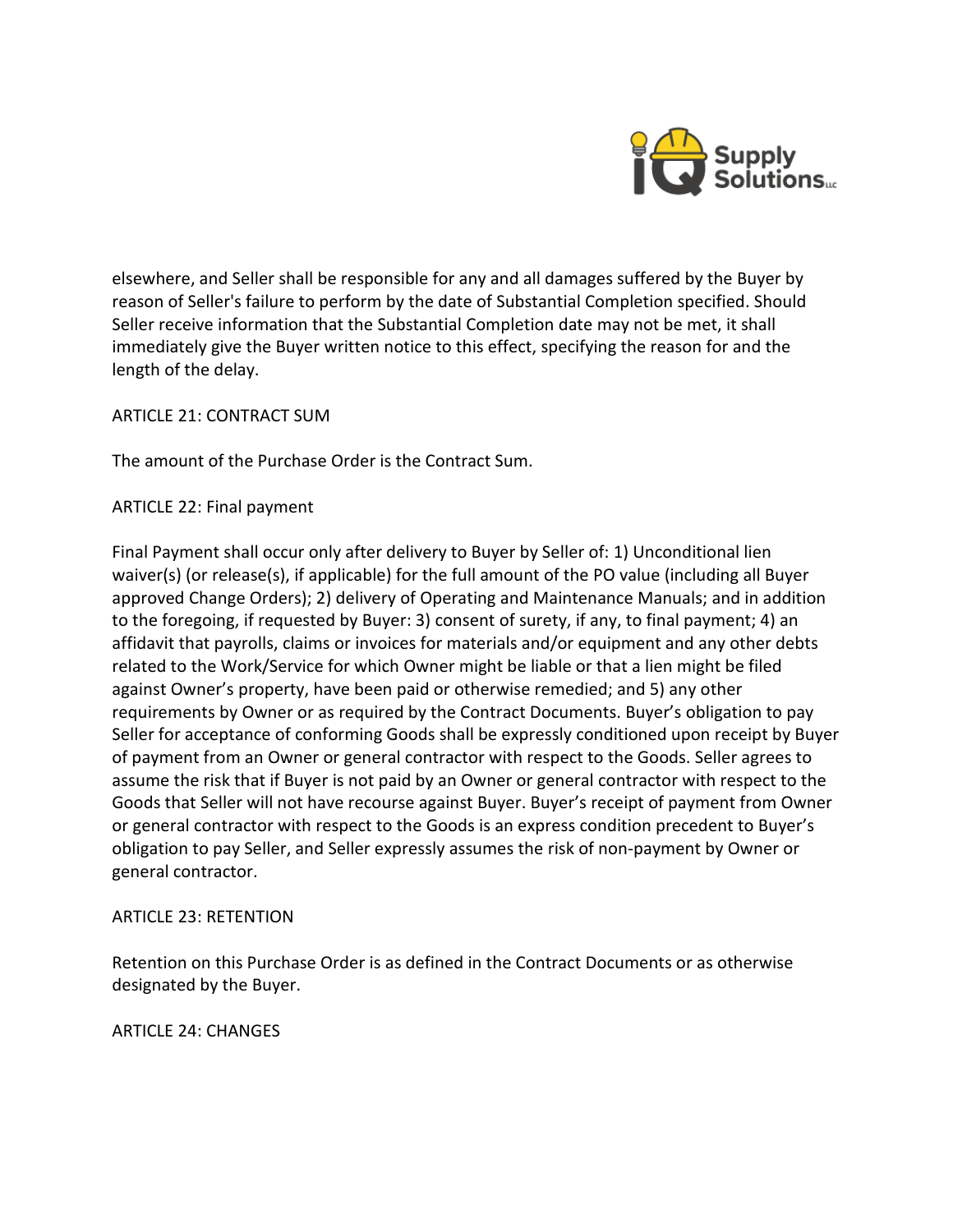

A Change Order is a written document acknowledged by the Buyer and Seller designating agreement regarding changes to the: 1) Work and/or Services; 2) time for performance of the Work and/or Services; and/or 3) Contract Sum. In the event that Seller and Buyer cannot reach agreement on an issue of the Change Order prior to its adjustment into the Project, Seller shall proceed with the Change Order; the parties agree to use all good faith efforts to reach agreement and/or resolve all claims prior to Project closeout.

## ARTICLE 25: SUBMITTALS

Shop drawing, product data, project data, samples, etc. ("Submittals") shall be delivered to Jobsite, as instructed by the Buyer's jobsite representative, unless designated otherwise in writing by Buyer. Seller shall deliver to Buyer's jobsite representative, within five (5) working days from date of this Purchase Order (or as otherwise instructed in writing by Buyer's jobsite representative), or as required in this Purchase Order and/or Contract Documents (and at no additional charge to Buyer) six (6) complete sets of each of the following:

25.1 Shop drawings: including (but not limited to) cut sheets, necessary notes, etc.

25.2 Product Data: product data describing the Goods and all pertinent technical information to allow their proper incorporation into the Project without causing delays.

25.3 Reports/Certification: all test reports/mill certifications, etc., required per the Contract Documents or required in this Purchase Order.

25.4 Operating & Maintenance Manuals: Operating and Maintenance Manuals (O&M Manuals), including pertinent data that communicates to user(s) how to properly operate and maintain the Goods; delivery of O&M Manuals shall be no later than the delivery date as stated in this Purchase Order or relevant Contract Documents or as agreed to in writing with Buyer.

25.5 Spare Parts List: list of all parts, (list shall designate all parts as either consumable or nonconsumable).

#### ARTICLE 26: INSURANCE

Seller shall insure Buyer's Goods and be liable for loss or damage DDP Jobsite (or in accordance with other designated INCO term as applicable). Seller shall maintain insurance limits as provided by the Contract Documents. Such policies shall be endorsed to provide Waiver of